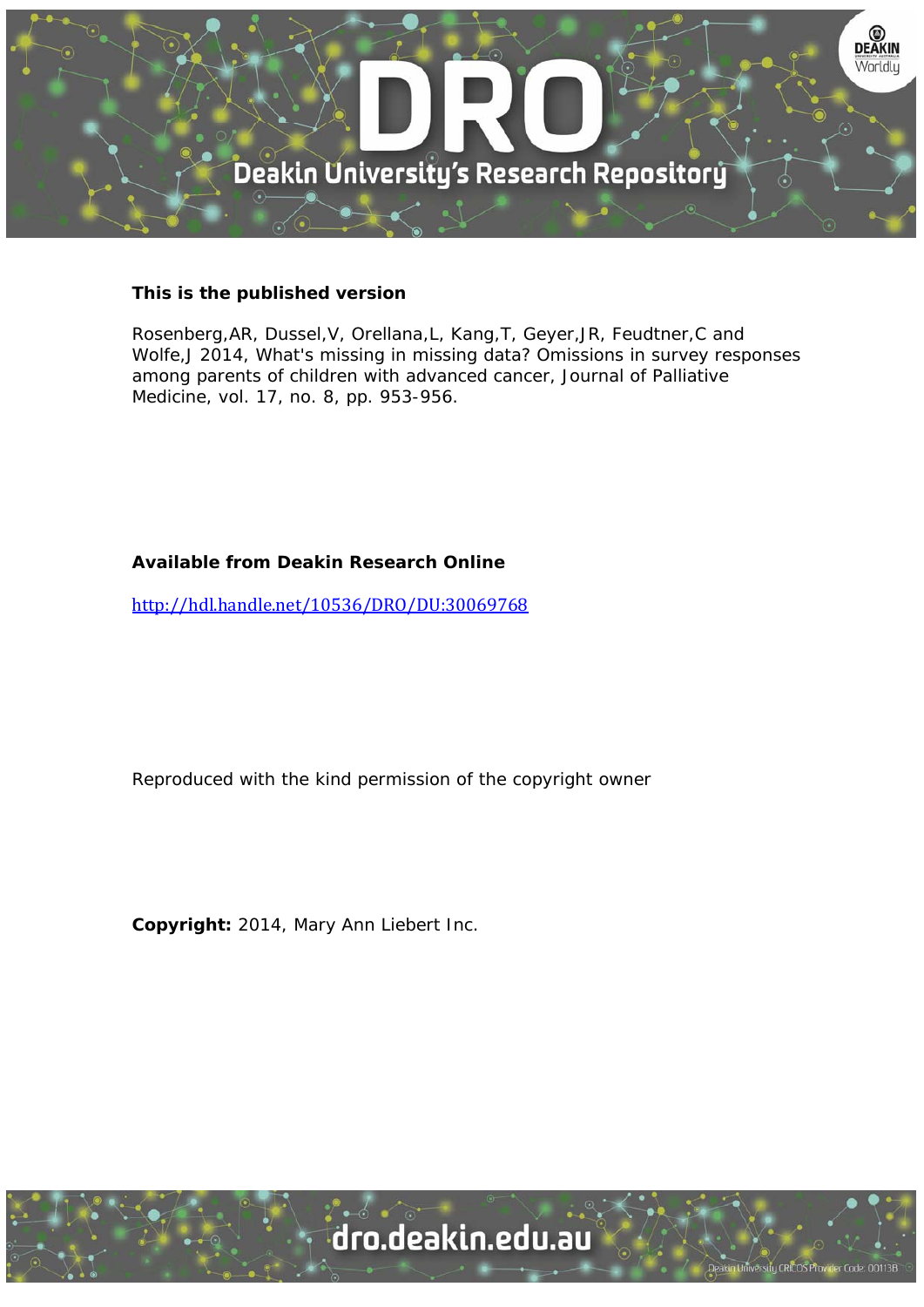# What's Missing in Missing Data? Omissions in Survey Responses among Parents of Children with Advanced Cancer

Abby R. Rosenberg, MD, MS,<sup>1-4</sup> Veronica Dussel, MD, MPH,<sup>5,6</sup> Liliana Orellana, PhD,<sup>7</sup> Tammy Kang, MD,<sup>8</sup> J. Russel Gever, MD,<sup>1–3</sup> Chris Feudtner, MD, PhD, MPH,<sup>8</sup> and Joanne Wolfe, MD, MPH<sup>5,9,10</sup>

# Abstract

**Background:** Missing data is a common phenomenon with survey-based research; patterns of missing data may elucidate why participants decline to answer certain questions.

**Objective:** To describe patterns of missing data in the Pediatric Quality of Life and Evaluation of Symptoms Technology (PediQUEST) study, and highlight challenges in asking sensitive research questions.

Design: Cross-sectional, survey-based study embedded within a randomized controlled trial.

Setting: Three large children's hospitals: Dana-Farber/Boston Children's Cancer and Blood Disorders Center (DF/BCCDC); Children's Hospital of Philadelphia (CHOP); and Seattle Children's Hospital (SCH).

**Measurements:** At the time of their child's enrollment, parents completed the Survey about Caring for Children with Cancer (SCCC), including demographics, perceptions of prognosis, treatment goals, quality of life, and psychological distress.

Results: Eighty-six of 104 parents completed surveys (83% response). The proportion of missing data varied by question type. While 14 parents (16%) left demographic fields blank, over half (*n* = 48; 56%) declined to answer at least one question about their child's prognosis, especially life expectancy. The presence of missing data was unrelated to the child's diagnosis, time from progression, time to death, or parent distress ( *p* > 0.3 for each). Written explanations in survey margins suggested that addressing a child's life expectancy is particularly challenging for parents.

**Conclusions and Relevance:** Parents of children with cancer commonly refrain from answering questions about their child's prognosis, however, they may be more likely to address general cure likelihood than explicit life expectancy. Understanding acceptability of sensitive questions in survey-based research will foster higher quality palliative care research.

## Introduction

**P**ARENTS OF CHILDREN with advanced cancer have high levels of distress,<sup>1</sup> not only because cancer poses a threat to their child's life, but also because they may feel a sense of failed obligation to protect their child.<sup>2</sup> Parent–physician concordance regarding prognosis is generally poor<sup>3,4</sup>; this lack of agreement may affect patients' quality of life and quality of death.<sup>4</sup> Understanding parents' perspectives about their child's prognosis and the barriers they face in articulating them may lead to improved concordance, and in turn, improved outcomes.

The Pediatric Quality of Life and Evaluation of Symptoms Technology (PediQUEST) Study was a randomized controlled

<sup>&</sup>lt;sup>1</sup>Seattle Children's Hospital, Seattle, Washington.

<sup>&</sup>lt;sup>2</sup>Fred Hutchinson Cancer Research Center, Seattle, Washington.

<sup>&</sup>lt;sup>3</sup>University of Washington, Seattle, Washington.

<sup>4</sup> Treuman Katz Center for Pediatric Bioethics, Seattle, Washington.

<sup>&</sup>lt;sup>5</sup>Department of Psychosocial Oncology and Palliative Care, <sup>9</sup>Center for Outcomes and Policy Research, Dana-Farber Cancer Institute, Boston, Massachusetts. <sup>6</sup>

Institute for Clinical Effectiveness and Health Policy, Buenos Aires, Argentina.

<sup>7</sup> National Institute of Cancer, Buenos Aires, Argentina.

<sup>8</sup> Children's Hospital of Philadelphia, Philadelphia, Pennsylvania. 10Boston Children's Hospital, Boston, Massachusetts.

Accepted January 9, 2014.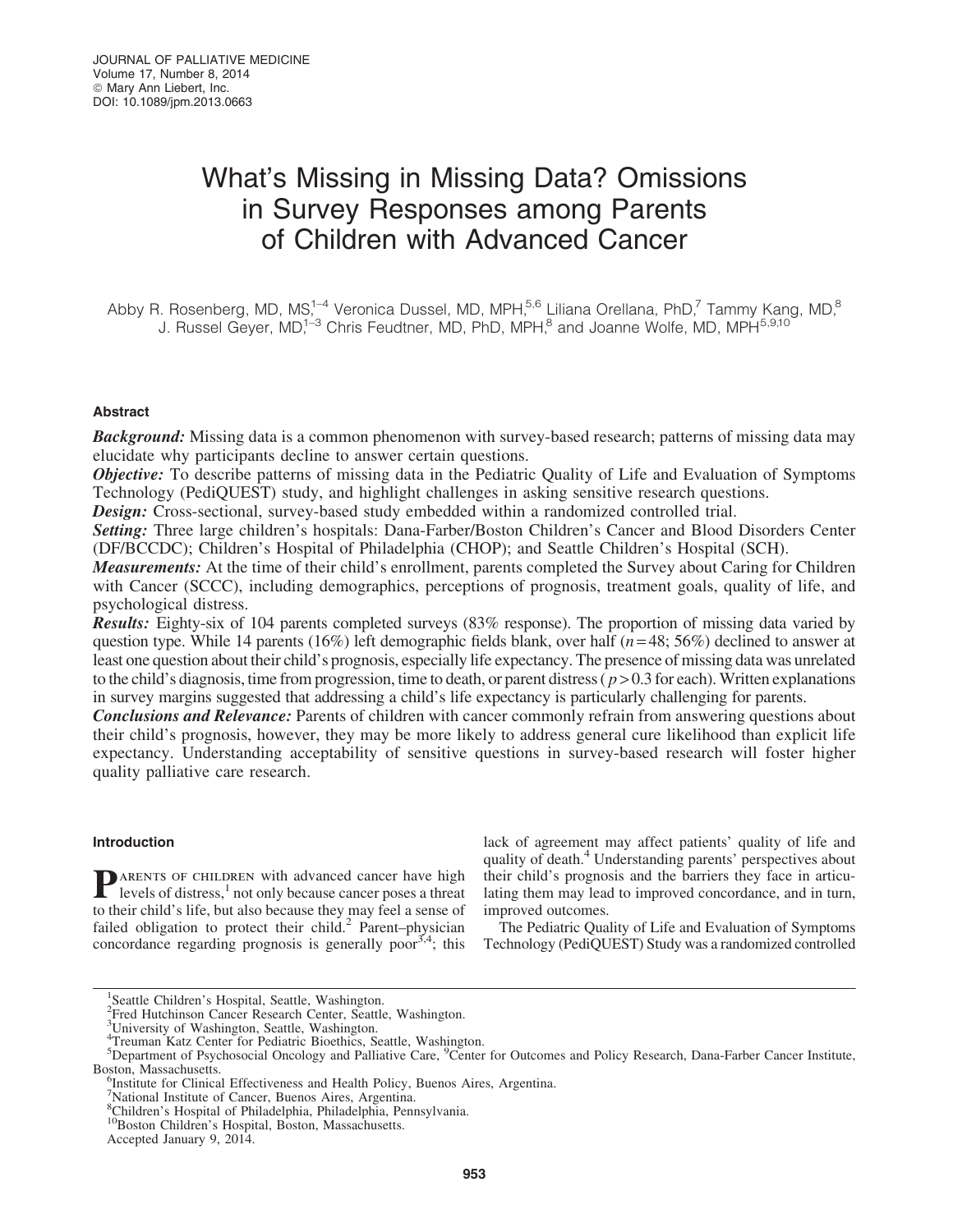trial of a supportive care intervention in children with advanced cancer.<sup>5</sup> Additional aims were to evaluate factors of parent–provider concordance regarding prognostic awareness and goals of care. However, we found a high proportion of missing data when parents were asked to describe their child's prognosis. The objectives of this brief report are to describe patterns of our missing data and highlight challenges in asking sensitive questions while conducting research among parents of children with serious illness.

#### Methods

Eligible patients were at least 2 years old, had at least a 2 week history of progressive, recurrent, or refractory cancer, and had received cancer therapy at Dana-Farber/Boston Children's Cancer and Blood Disorders Center (DF/ BCCDC); Children's Hospital of Philadelphia (CHOP); or Seattle Children's Hospital (SCH). Their parents/legal guardians had written command of the English language. All parents/patients over 17 years of age provided informed consent for participation. The Institutional Review Board at each participating institution approved the study.

Consecutive eligible families were approached and 104 children enrolled between December 2004 and June 2009. At the time of enrollment, all parents were invited to complete the Survey about Caring for Children with Cancer (SCCC). This comprehensive paper-and-pencil, self-administered survey evaluates perceptions of the child's illness. Development has been previously described<sup>1,4,6</sup> using focus groups and interviews with parents of children with advanced cancer, and then pretested for content, response-burden, and cognitive validity. Domains evaluated in the SCCC include:

- 1) Sociodemographics
- 2) Prognosis and treatment goals: 32 items query parent perceptions of prognosis, life expectancy, and treatment goals at the time of cancer diagnosis and upon enrollment. Regarding prognosis, parents are asked:
	- (a) ''How likely it is that your child will be cured?'' (response options: ''very likely''/''likely''/''unlikely''/''very unlikely''); and,
	- (b) ''What is your understanding of how long your child will live?'' (response options: ''days to weeks''/''weeks to months''/''months to years''/ ''several years''/''normal life expectancy''). Parents are also asked to select a primary treatment goal: ''to cure your child's cancer,'' ''to be able to keep hoping,'' ''to make sure you have done everything,'' ''to extend your child's life as long as possible without expecting a cure,'' ''to lessen suffering," and "to help cancer research.".
- 3) Child quality of life: 6 items explore parent perceptions of the child's emotional and physical healthrelated quality of life in the preceding month.
- 4) Parent psychological distress: Measured with the Kessler 6-item General Psychological Distress Scale  $(K6).$

Individual responses were defined as ''missing'' when parents left an item blank (no response provided) or ambiguous (more than one response provided). Several parents provided written explanations when omitting a response; these were transcribed verbatim for further analysis. We quantified the prevalence of ''missingness'' by SCCC domain and analyzed the qualitative answers provided.

Enrolled patient's clinical information was extracted from medical records and included cancer type, age, date of diagnosis, dates of first and subsequent disease progression, and, where relevant, date of death. We categorized patients with ''recent'' progressive disease if they had documented progression within 100 days prior to enrollment. Patients who died within 100 days after enrollment were categorized as having "early" death, and all who died within a 3-year period of follow-up were coded as having ''eventual'' death. Descriptive statistics were used to characterize all variables. In order to compare parents with and without missing responses, we used  $\chi^2$  and Fisher's exact tests to evaluate associations with child cancer type, progressive disease, and death, and Student's*t* tests with unequal variance to evaluate the association with average parent distress scores. All analyses were performed with Stata 12.1 statistical software (StataCorp, College Station, TX).

## **Results**

Eighty-six of 104 enrolled parents completed the SCCC (83% response). Parent and child demographics were similar among those who did and did not complete the survey. Most were white mothers with at least a college education and annual household incomes above \$75,000 (Table 1). Most parents left at least one item of the SCCC unanswered (Table 2). Fourteen (16%) left individual demographic items blank, most commonly their annual income. By comparison, over half did not complete all items regarding child prognosis and treatment goals. Parents were less likely to respond to questions about life expectancy than overall cure likelihood. Specifically, 15 (17%) and 26 (30%) parents did not provide an answer to items regarding life expectancy at diagnosis or ''now,'' respectively. Eleven (13%) left both questions blank. Fewer parents, 4 (5%) and 12 (14%), respectively, declined to answer questions of cure likelihood, with only one parent leaving both items blank. Most parents reported their goals of therapy at the time of diagnoses, but 15 (17%) did not provide current goals. The majority  $(n=81, 94\%)$  completed the psychological distress subscale.

There were no differences in average psychological distress scores among those who did and did not respond to prognosis questions ( $p=0.9$ ). Likewise, there were no strong associations between missing cure-likelihood, life expectancy, and treatment goal answers with either child cancer type ( $p=0.3-0.9$ ), recent progressive disease ( $p=0.3-0.6$ ), early ( $p = 0.1 - 0.3$ ), or eventual death ( $p = 0.2 - 0.9$ ).

Parents' qualitative comments regarding their child's current life expectancy suggested that this item was perceived distinctly from others in the questionnaire, not only because they provided explanation for their lack of itemresponse, but also because their comments reflected relative uncertainty (Table 3).

## **Discussion**

Our objectives were to underscore what we can learn from patterns of missing data. We found that parents of children with advanced cancer are less likely to respond to research questions regarding their child's prognosis, particularly current life expectancy, compared with other types of questions, including those regarding race, income, or quality of life.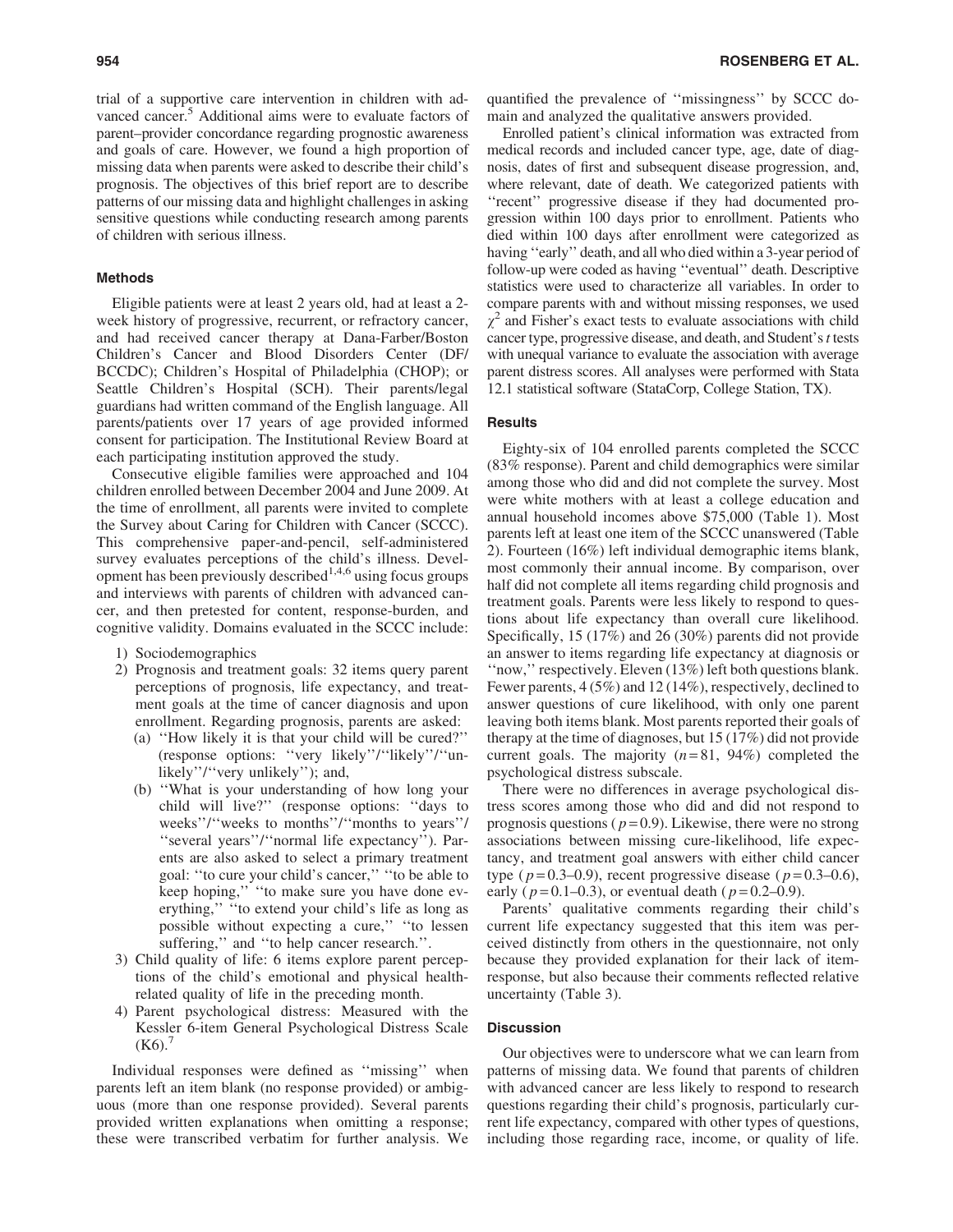Table 1. Parent and Child Demographic CHARACTERISTICS  $(N = 86)$ 

| Parents                                | $n(\%)$  |
|----------------------------------------|----------|
| Gender                                 |          |
| Female                                 | 74 (86)  |
| Male                                   | 12(14)   |
| Ethnicity                              | $(n=85)$ |
| Non-Hispanic/Latino                    | 77 (93)  |
| Hispanic/Latino                        | 6 (7)    |
| Race                                   | $(n=82)$ |
| White                                  | 76 (93)  |
| African American                       | 3(4)     |
| Asian                                  | 1(1)     |
| Other <sup>a</sup>                     | 2(2)     |
| Education                              |          |
| High school or less                    | 28 (33)  |
| College                                | 45 (52)  |
| Graduate school or professional degree | 13 (15)  |
| Annual family income (before taxes)    | $(n=78)$ |
| < \$25,000                             | 11 (14)  |
| \$25,000-\$49,999                      | 11 (14)  |
| \$50,000-\$74,999                      | 16(21)   |
| $\geq$ \$75,000                        | 40 (51)  |
| Mean age $(SD)$ : 43.6 years $(7.5)$   |          |

| Children                             | $n(\%)$ |
|--------------------------------------|---------|
| Gender                               |         |
| Female                               | 46(53)  |
| Male                                 | 40 (47) |
| Diagnosis                            |         |
| Hematologic malignancy               | 28 (33) |
| Non-CNS solid tumor                  | 49 (57) |
| CNS tumor                            | 9(10)   |
| Progressive disease within           | 29 (34) |
| 100 days prior to enrollment         |         |
| "Early" death (within 100 days       | 8(9)    |
| after enrollment)                    |         |
| "Eventual" death (at any time        | 40 (47) |
| following study enrollment)          |         |
| Mean age $(SD)$ : 12.1 years $(5.8)$ |         |

<sup>a</sup>Write-in race responses: "Hispanic," and "Peruvian." CNS, central nervous system; IQR, interquartile range; SD,

standard deviation.

Those who leave questions blank do not appear to be more (or less) distressed than other parents, nor is their lack of response related to their child's overall condition. Rather, written comments suggest an unwillingness or inability to explicitly document an expected duration of life.

These results are limited in that they represent a crosssectional sample of parents with narrow diversity (mostly white mothers with higher education). We were unable to assess how racial and cultural perspectives might play into willingness to articulate a child's prognosis. Finally, we only determined ''missingness'' within the sample of parents who returned their larger study surveys, and thus cannot generalize to the 17% of nonresponding parents.

Missing data in survey research is a common and expected phenomenon,<sup>8</sup> and there are established methods for handling item nonresponse.<sup>9,10</sup> Unfortunately, these methods are unable to address why individual survey items are omitted;

Table 2. Prevalence of Missing Responses IN SELECTED SCCC ITEMS  $(N=86)$ 

| Total number of<br><i>parents who left</i><br>unanswered<br>or ambiguous<br>item response $(\%)^a$ |
|----------------------------------------------------------------------------------------------------|
| 14 (16)                                                                                            |
| 1(1)                                                                                               |
| 0(0)                                                                                               |
| 5(6)                                                                                               |
| 0(0)                                                                                               |
| 8(9)                                                                                               |
| 48 (56)                                                                                            |
| 4(5)                                                                                               |
| 12(14)                                                                                             |
| 15 (17)                                                                                            |
| 26 (30)                                                                                            |
| 3(3)                                                                                               |
| 15 (17)                                                                                            |
| 9 (11)                                                                                             |
| 7(8)                                                                                               |
| 3(3)                                                                                               |
| 5(6)                                                                                               |
|                                                                                                    |

<sup>a</sup>Missing items defined as any item left blank or with ambiguous answer.

SCCC, Survey about Caring for Children with Cancer.

instead, we are left to make reasonable speculations. For example, we did not identify an association between ''early'' patient death and missing parent response. This may be due to limited power, but reasons for missingness are likely more complex and subjective. Perhaps what parents publicly acknowledge is different from what they privately think. Perhaps formally accepting the possibility of death of one's child is akin to "giving up" and undermines parental identity.<sup>11</sup> Perhaps responding in writing (and committing) to research questions regarding prognosis is associated with superstition (''if I say it, will it come true'').

Most parents of children with cancer acknowledge that hearing their child's prognosis is a distressing but necessary element of their medical care.<sup>12</sup> While the majority of those who participate in research regarding prognosis report that it

Table 3. Examples of Parent's Written Explanations for Leaving Formal Responses Blank

| <b>SCCC</b> question                                                        | Parent responses                                                                                                                                                                                                                                                                                                                                            |
|-----------------------------------------------------------------------------|-------------------------------------------------------------------------------------------------------------------------------------------------------------------------------------------------------------------------------------------------------------------------------------------------------------------------------------------------------------|
| "What is your<br>understanding now<br>of how long your<br>child will live?" | "Don't know, day to day,<br>I really don't get into this-<br>What good does this do anyway?"<br>"No one can answer this question."<br>"50% cure rate if bone marrow<br>was possible and without<br><i>treatment maybe 1 year.</i> "<br>"Doctors cannot be surethere"<br>is no way to know for sure.<br>It depends on what we do next."<br>"Don't know yet." |

SCCC, Survey about Caring for Children with Cancer.